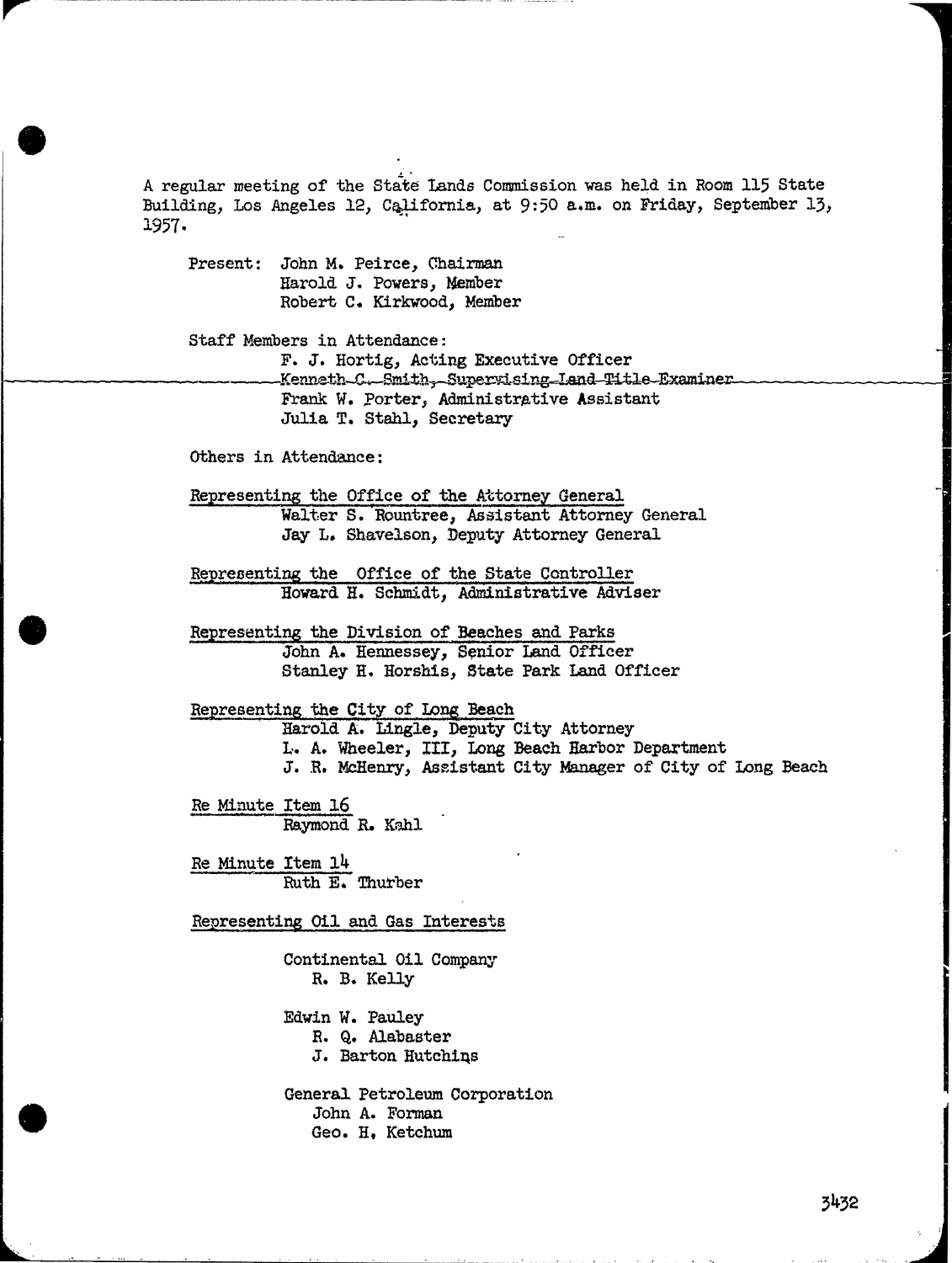Hancock Oil Company Ralph L. Cormany Humble Oil & Refining Company Richard D. Lower Nibert J. Johnson Monterey Oil Company Martin N. Erck Neal D. Williams Ohio Oil Company (The) Morris L. Lowman H. T. Sutherland Richfield Oil Corporation K. M. Cook Shell Oil Company J. E. Holzman Signal Oil and Gas Company Paul Ottoson Emmet E. Wolter Standard Oil Company of California Warren Lawrence L. E. Scott H. A. Smith Superior Oil Company (The) Monroe Butler Paul A. Lower Cy Wheatley Texas Company (The) G. R. Couper F. F. Lambrecht L. R. Shuey C. E. Van Gundy Tidewater Oil Company Walter J. Austin T. L. Roberts Union Oil Company of California R. F. Bauer A. S. Field Doyle T. Graves